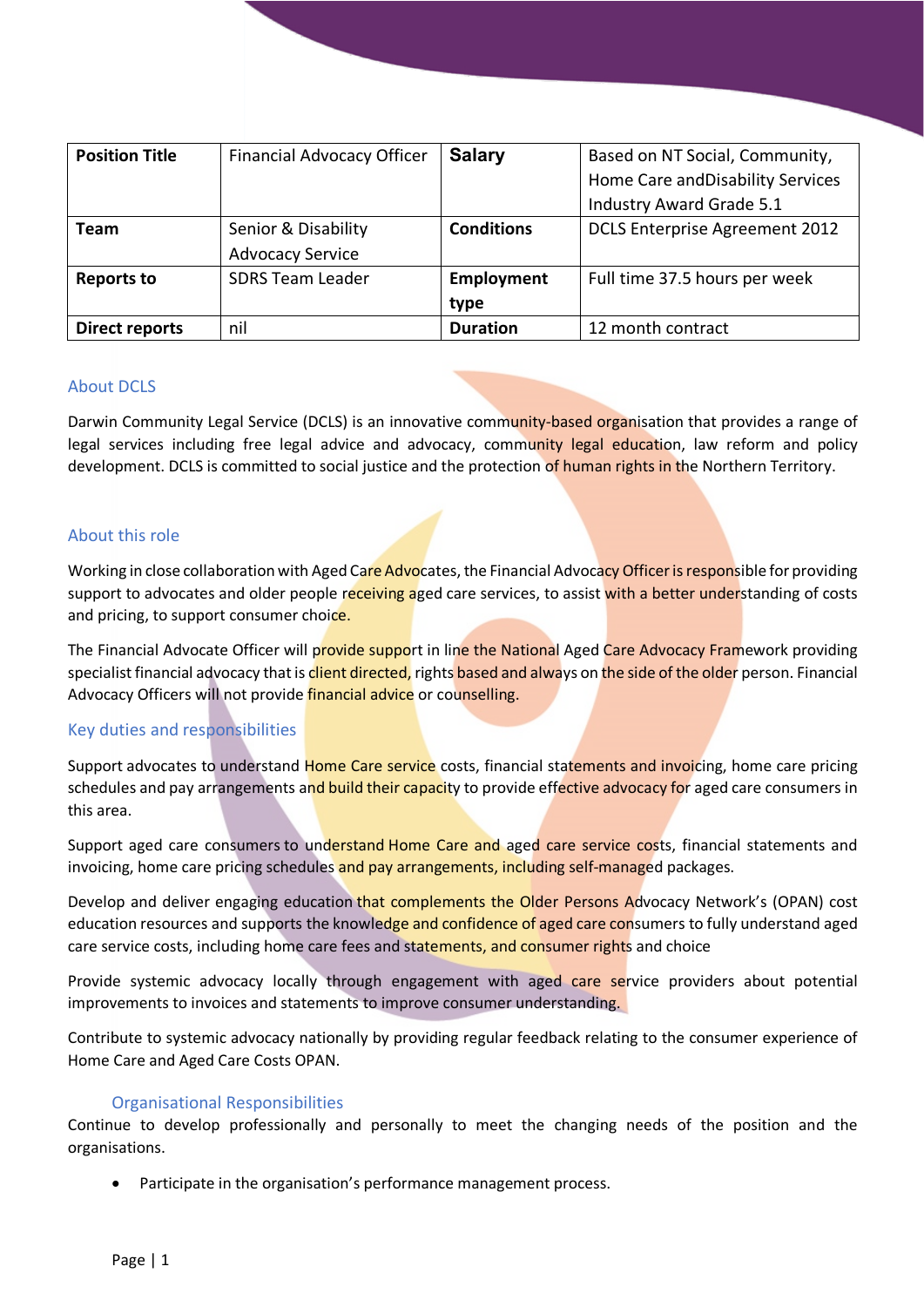- Attend training as identified through the performance management process, or as identified by management.
- Maintain knowledge of Work Health and Safety procedures, anti-discrimination legislation, privacy legislation and other relevant legislation.
- Demonstrate knowledge of the organisation's policies and procedures and a commitment to keep updated on emerging changes.
- Contribute to the reporting of data, as requested by management, in a timely and accurate manner.
- Comply with health and safety directions.
- Promptly report all identified workplace hazards, near misses, incidents, and injuries according to organisational requirements.

### Key stakeholder relationships

- Internal -Aged Care Advocates, Team Leader, Senior Advocate & OPAN
- External Older persons, Aged Care Quality & Safety Commission, Services Australia FIS Officers and Aged Care Specialist Officers (ACSOs), Aged Care Service Providers, Financial Counsellors, Legal Services, and other identified referral organisations.

#### Experience, Skills and Qualifications

- A commitment to the mission, vision and values of Darwin Community Legal Service
- Experience supporting aged care consumers to navigate the financial management and reconciliation of received services and resources, ensuring needs are meet and resources properly utilised.
- A sound knowledge of aged care finance and its relationship to Services Australia, including Centrelink
- Experience working with vulnerable and disadvantaged members of the community
- An understanding and experience in advocacy or consumer education initiatives
- Well-developed ability to interpret complex financial information and communicate it in a clear and simple manner
- Highly developed written and oral communication skills
- Highly developed interpersonal skills including liaison and negotiation skills
- High-level organisation skills including well-developed priority-setting skills and the ability to meet deadlines
- Proficiency in Microsoft Office (Excel, Word, and PowerPoint)
- A minimum of two years' experience working in the not-for-profit, health, aged care, or human services sectors
- Tertiary qualifications in a finance related discipline or equivalent experience